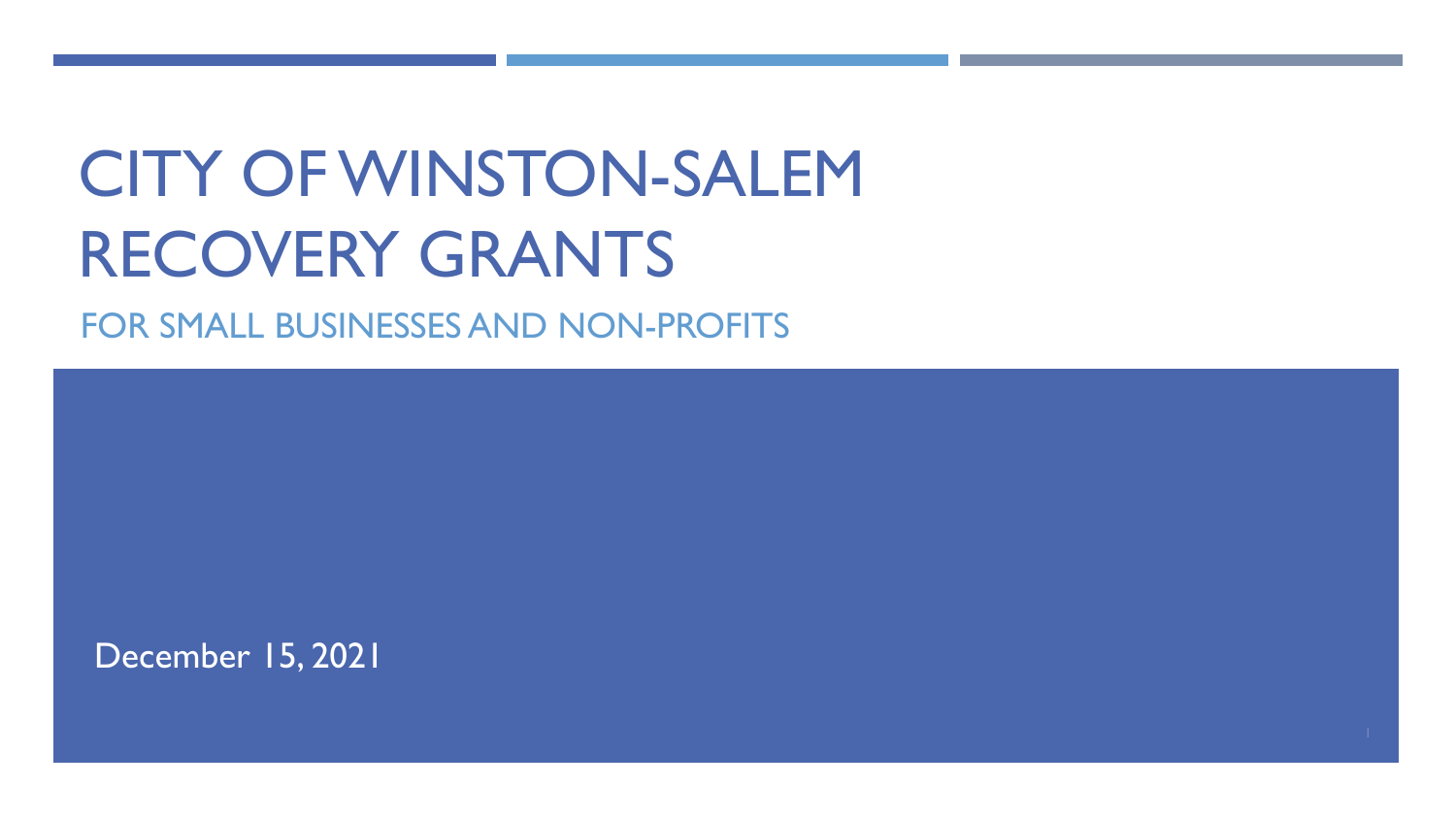#### WHAT'S BEEN APPROVED BY CITY COUNCIL SO FAR?

| \$25,866,033* | <b>CLFRF Funds Received through First Tranche</b>                     |
|---------------|-----------------------------------------------------------------------|
| (\$1,350,000) | <b>Crime Prevention Plan</b>                                          |
| (\$100,000)   | <b>Right to Counsel Eviction Diversion</b>                            |
| (\$1,500,000) | <b>City Essential Worker Premium Pay</b>                              |
| (\$1,000,000) | <b>Recovery Grants for Small Businesses</b>                           |
| (\$1,000,000) | Recovery Grants for Travel, Tourism, and Arts Non-Profits             |
| (\$1,000,000) | <b>Recovery Grants for Social Services Non-Profits</b>                |
| (\$50,950)    | Recovery Grants Program Administration – United Way of Forsyth County |
| (\$977,220)   | Positions - ARPA Coordinator, Grant Monitoring (FY 22-FY27)           |
| \$44,753,896  | Total Available Including Additional Funds to be Distributed in 2022  |

\* Total allocation of CLFRF for the City of Winston-Salem is \$51.7M. The City has received half of the funding from the federal government, and the City should receive the other half in March 2022.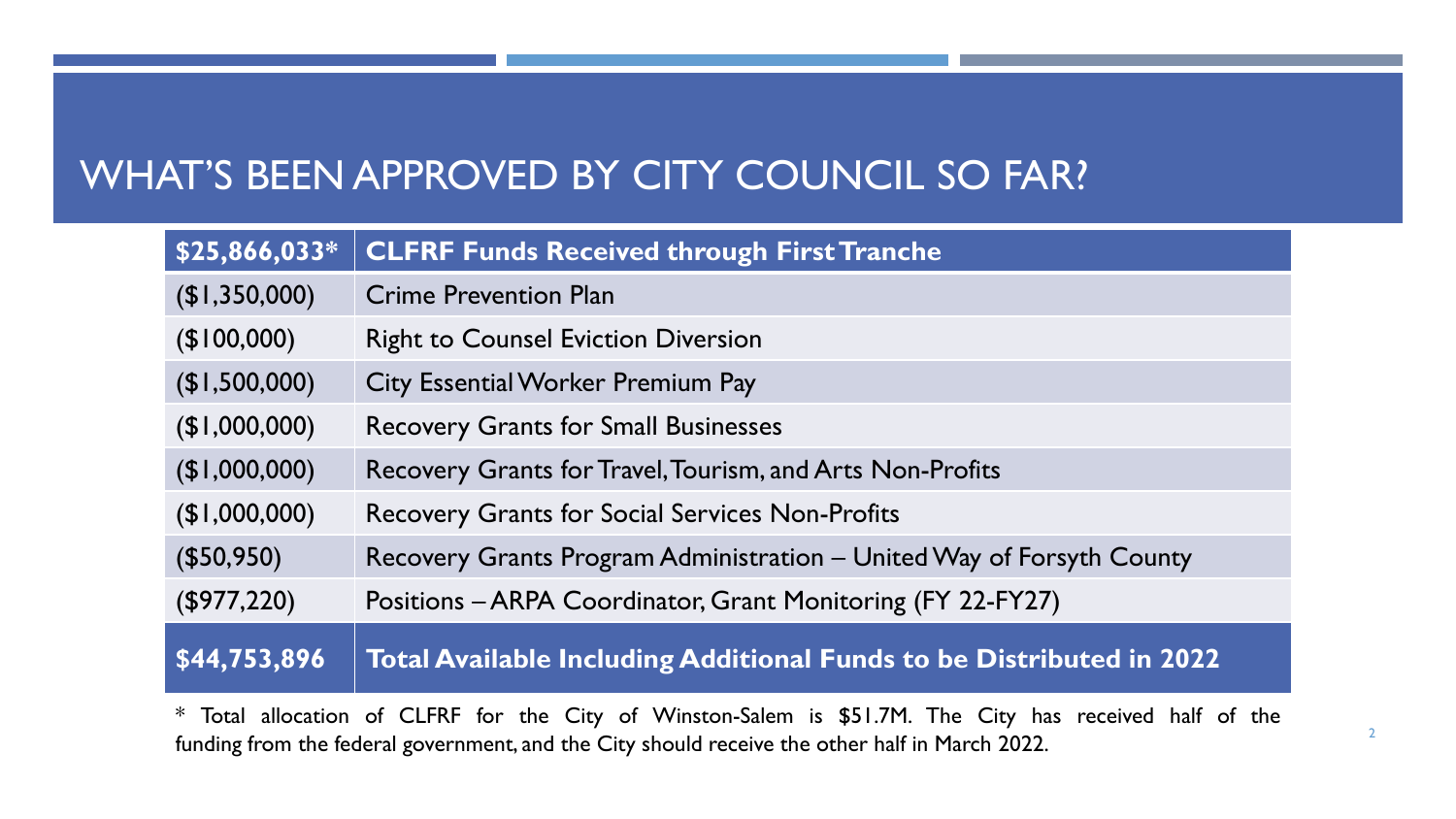#### FEDERAL OBJECTIVES OF THE CORONAVIRUS LOCAL FISCAL RECOVERY FUNDS

**To respond to the public health emergency or its negative economic impacts**

To respond to workers performing essential work during the COVID-19 pandemic

#### $1$   $2$   $3$   $4$

To replace lost public sector revenue due to the pandemic

To make necessary improvements in water, sewer, or broadband infrastructure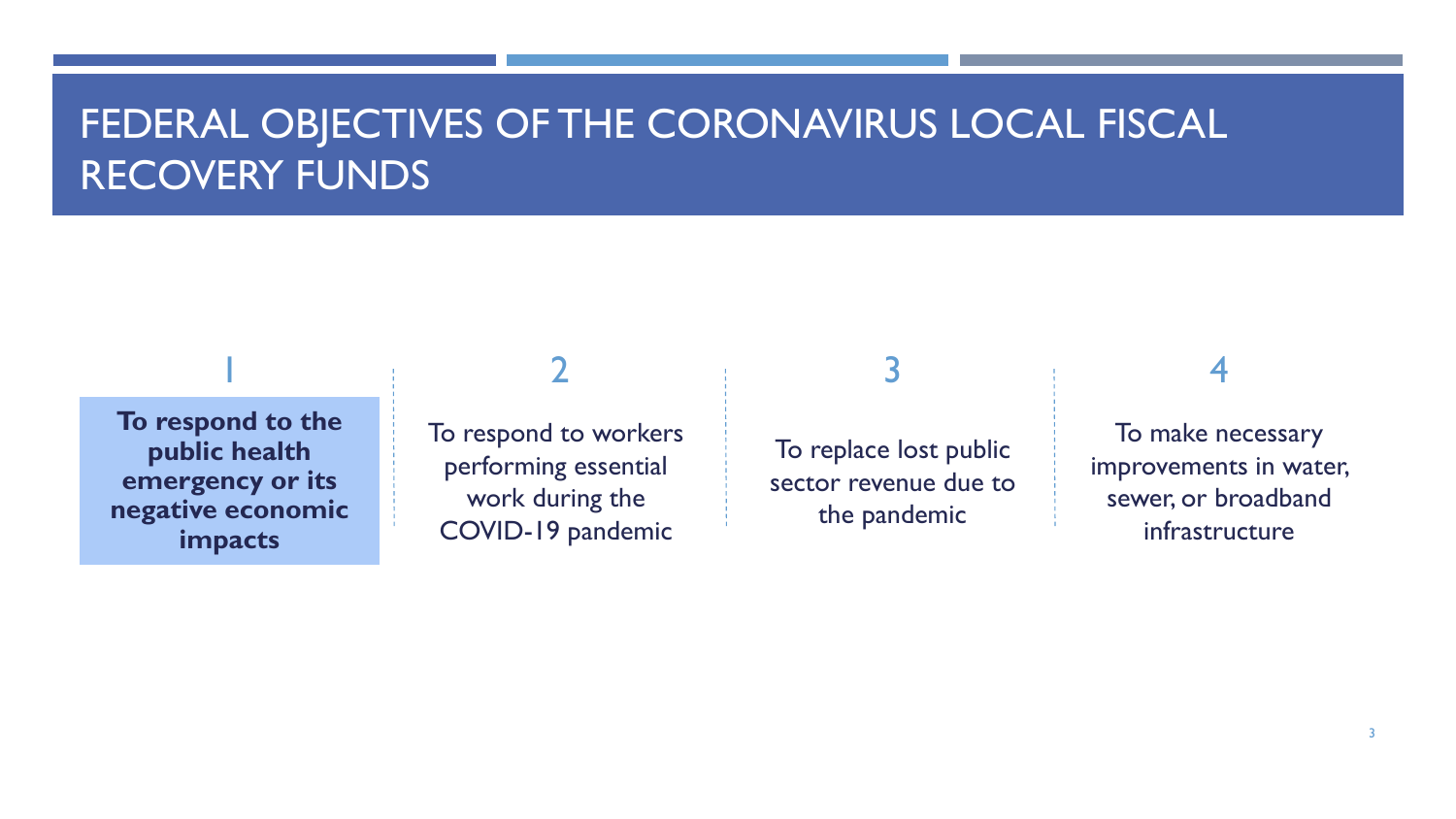#### RECOVERY GRANTS PROGRAM FOR SMALL BUSINESSES AND NON-**PROFITS**

Objective: To provide grants to small business and non-profits negatively impacted by COVID-19, especially those in Qualified Census Tracts (QCTs) that have been hardest hit by the pandemic, that are in arears at the time of the application (for obligations dated before City Council approval). The grants may be used to become up-to-date on mortgage, rent, lease, and/or utility payments. Eligible entities include ...





Small Businesses Social Service Non-Profits



Travel, Tourism, **Hospitality, and Arts**  $\mathsf{Non\text{-}Profits}$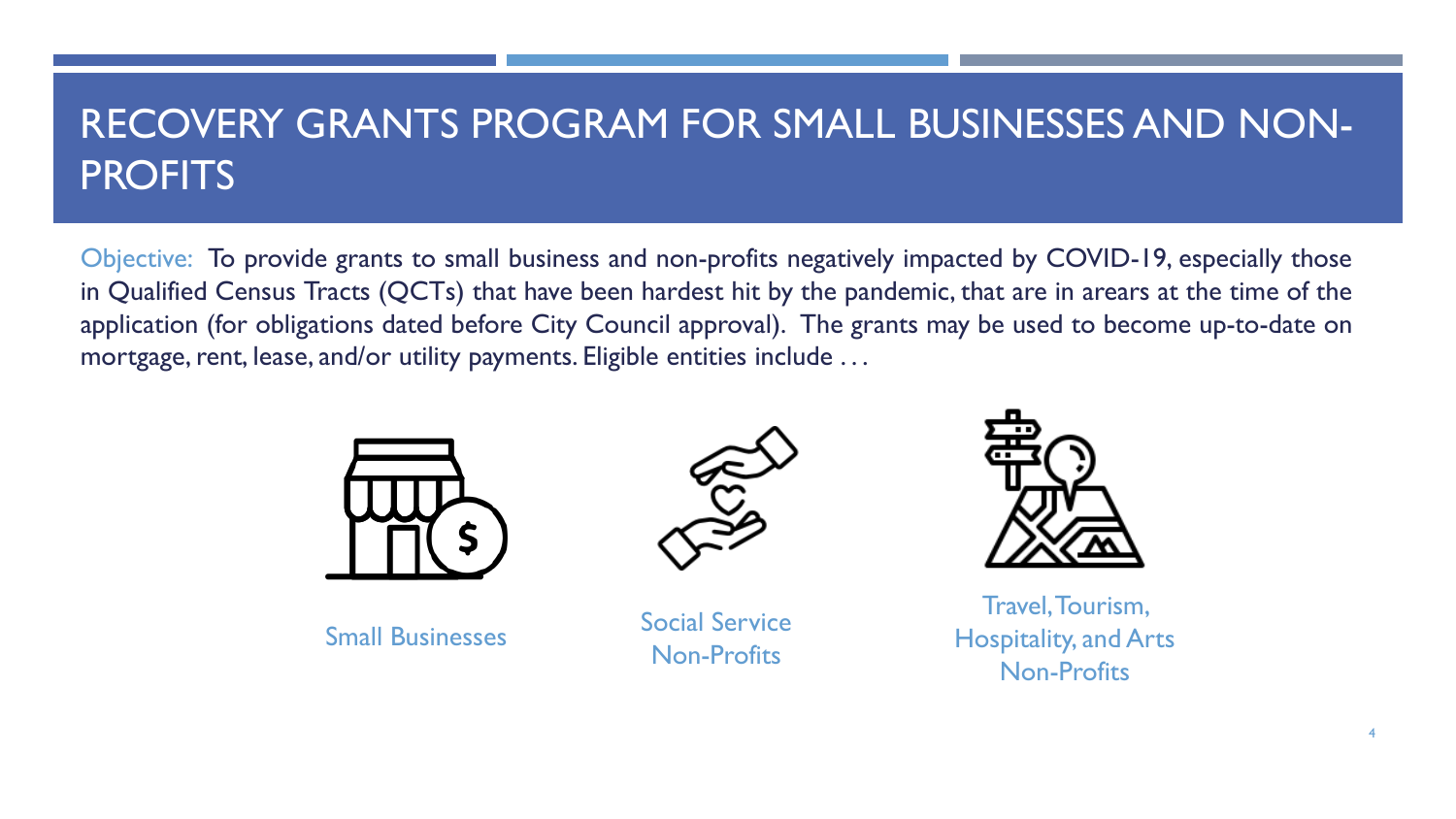

#### **United Way of Forsyth County**



### THE UNITED WAY TEAM

COMMUNITY PLANNING AND INVESTMENT DEPARTMENT LED BY CHIEF IMPACT OFFICER DEBBIE WILSON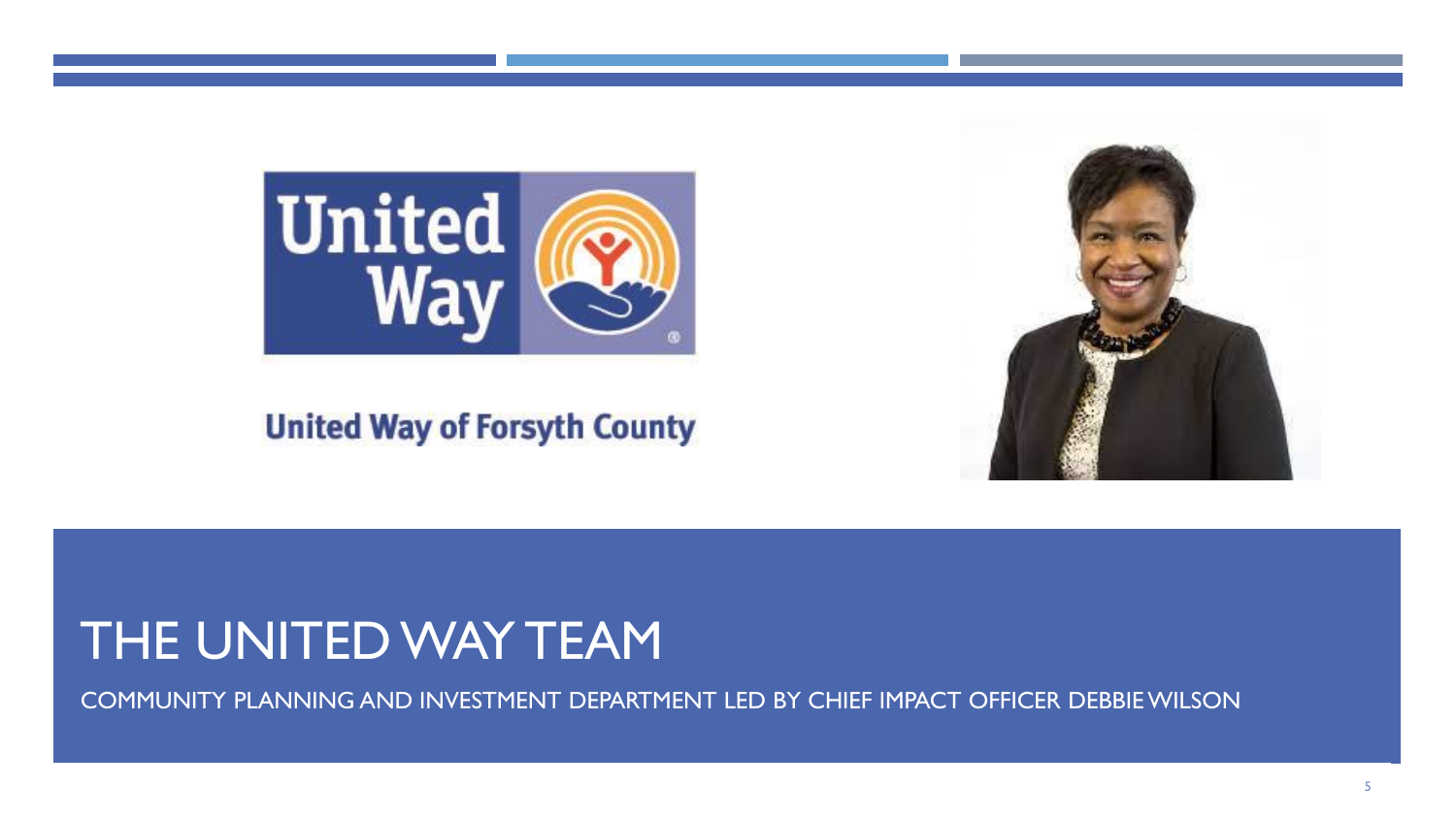| Program<br><b>Category</b>                                                | <b>Total Funding</b><br><b>Available</b> | Maximum<br><b>Award</b> |
|---------------------------------------------------------------------------|------------------------------------------|-------------------------|
| <b>Small Businesses</b>                                                   | \$1,000,000                              | \$25,000                |
| <b>Social Service</b><br><b>Non-Profits</b>                               | \$1,000,000                              | \$25,000                |
| Travel, Tourism,<br>Hospitality, and<br>Arts (TTHA)<br><b>Non-Profits</b> | \$1,000,000                              | \$25,000                |
| <b>TOTAL</b>                                                              | \$3,000,000                              |                         |

PROGRAM APPROPRIATION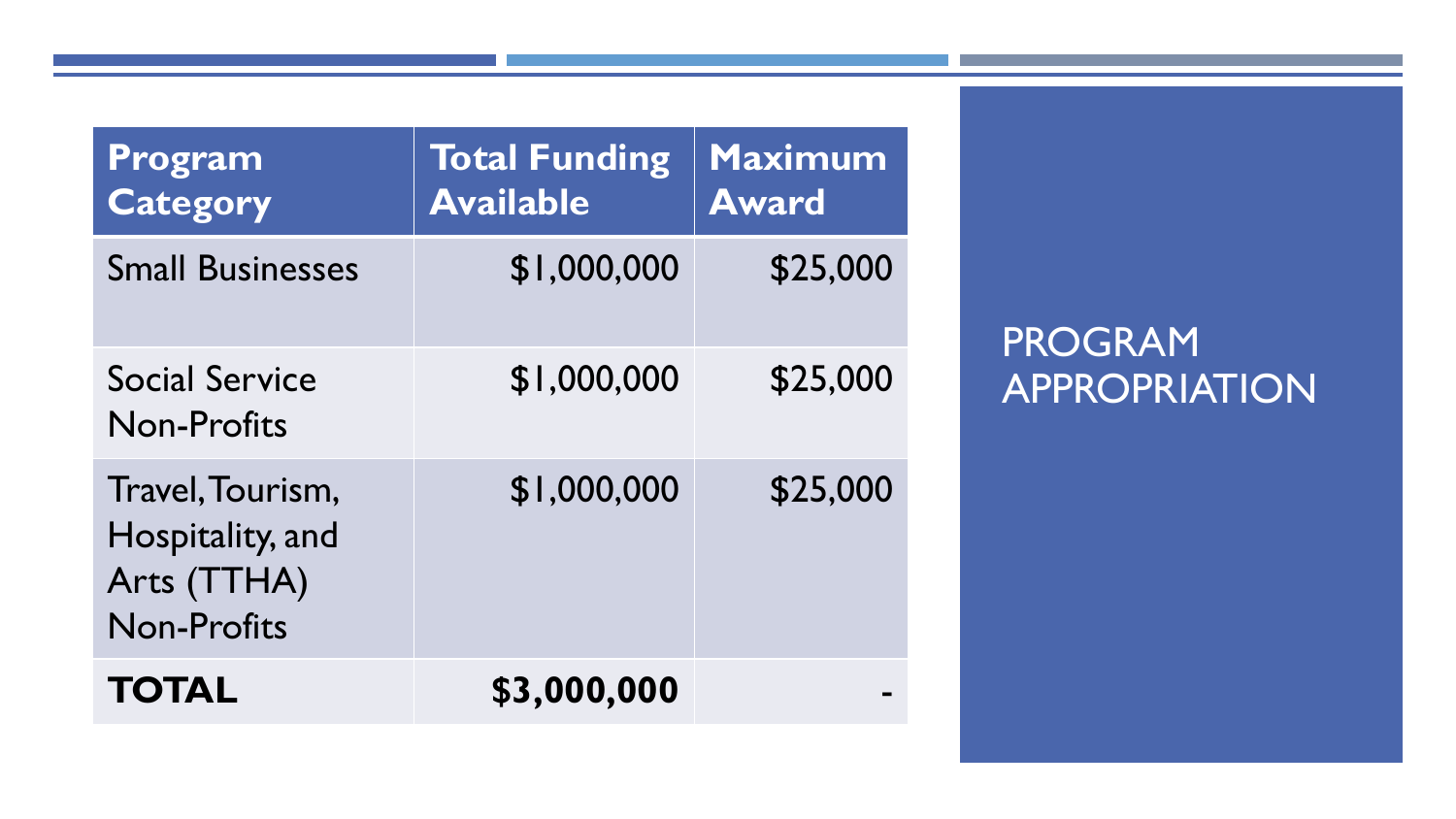| <b>Small Business</b>                                                                                                                                                                                                                                                                                                                                  | <b>Social Services</b><br><b>Non-Profits</b>                                                                                                                                                                                                                                                                                                                                                    | <b>TTHA Non-Profits</b> |
|--------------------------------------------------------------------------------------------------------------------------------------------------------------------------------------------------------------------------------------------------------------------------------------------------------------------------------------------------------|-------------------------------------------------------------------------------------------------------------------------------------------------------------------------------------------------------------------------------------------------------------------------------------------------------------------------------------------------------------------------------------------------|-------------------------|
| Independently owned (chains not<br>eligible)<br>No more than 25 full-time eligible<br>employees or equivalent                                                                                                                                                                                                                                          | Have an organizational Budget under \$1,000,000, not including pass through<br>assistance provided from other sources to recipients<br>Have board approval to apply<br>$\blacksquare$<br>Must provide documentation showing service in or to low-to-moderate income<br>areas (50 percent or more of clients living within QCTs or whose clients' average<br>household income is under \$50,000) |                         |
| Be located within the city corporate limits<br>In business/fully functioning on or before January 1, 2020<br>$\mathbf{R}$ . The state of the state $\mathbf{R}$ . The state of the state $\mathbf{R}$ is the state of the state of the state of the state of the state of the state of the state of the state of the state of the state of the state o |                                                                                                                                                                                                                                                                                                                                                                                                 |                         |

Be behind on mortgage, rent, lease, and/or utilities at time of application (with obligations incurred before City Council approval)

### PROGRAM MINIMUM CRITERIA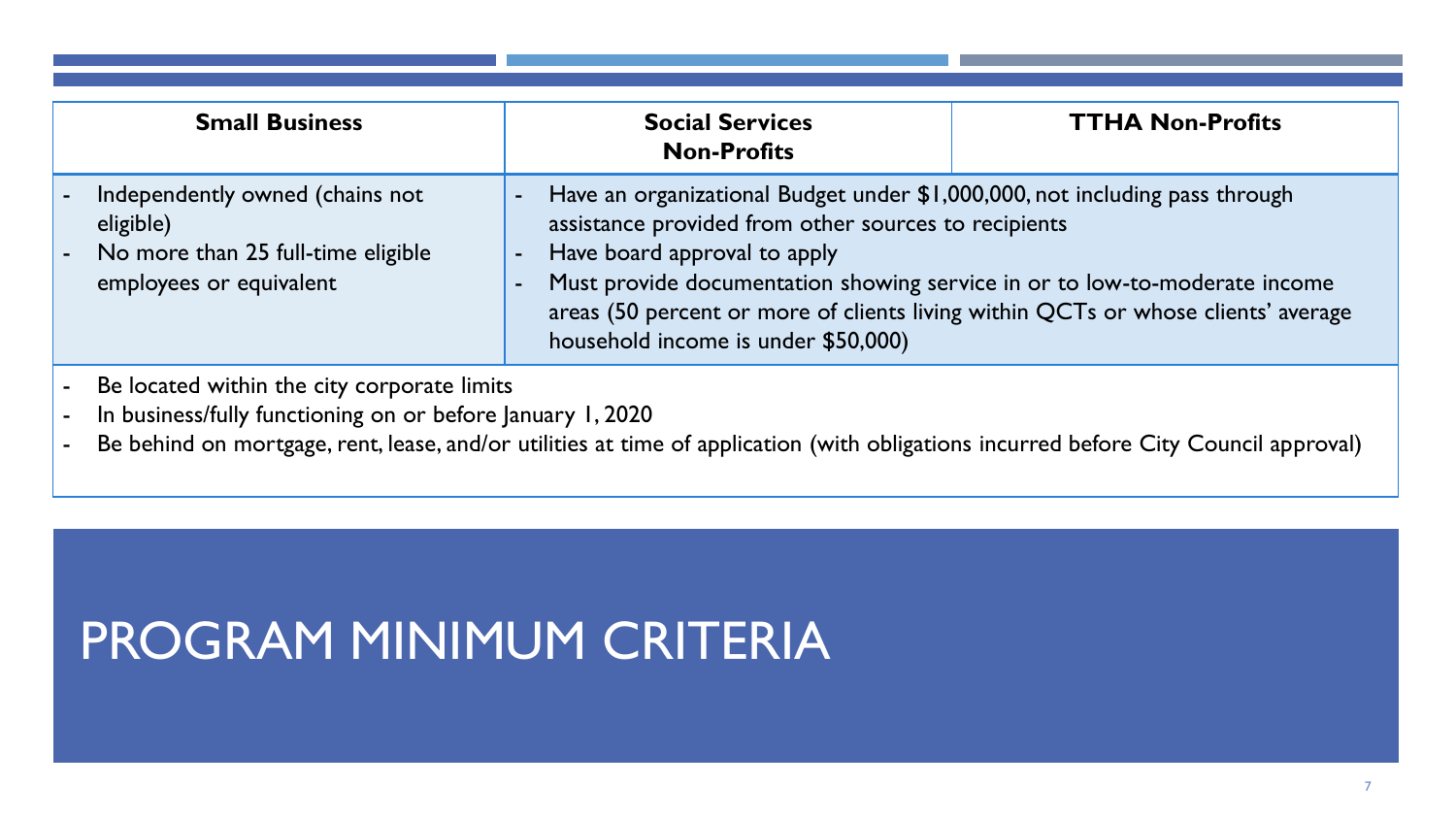| Round I | Small business in QCTs<br>or<br>Non-profits in/serving QCTs                                                                                | Up to 25 grants in each<br>category will be made. If more<br>than 25 applications are<br>received in any category, grant<br>awardees in that category will<br>be chosen by lottery. Those<br>not selected through the<br>lottery will be placed into<br>Round 2 for a second chance<br>to be selected. |
|---------|--------------------------------------------------------------------------------------------------------------------------------------------|--------------------------------------------------------------------------------------------------------------------------------------------------------------------------------------------------------------------------------------------------------------------------------------------------------|
| Round 2 | Small businesses and non-<br>profits in areas beyond QCTs<br>that are in census tracts with<br>median household incomes<br>below \$50,000. | If more applications are<br>received than funding available,<br>a lottery method will be used<br>to distribute funds to eligible<br>entities.                                                                                                                                                          |

## POOLED, **LOTTERY** APPROACH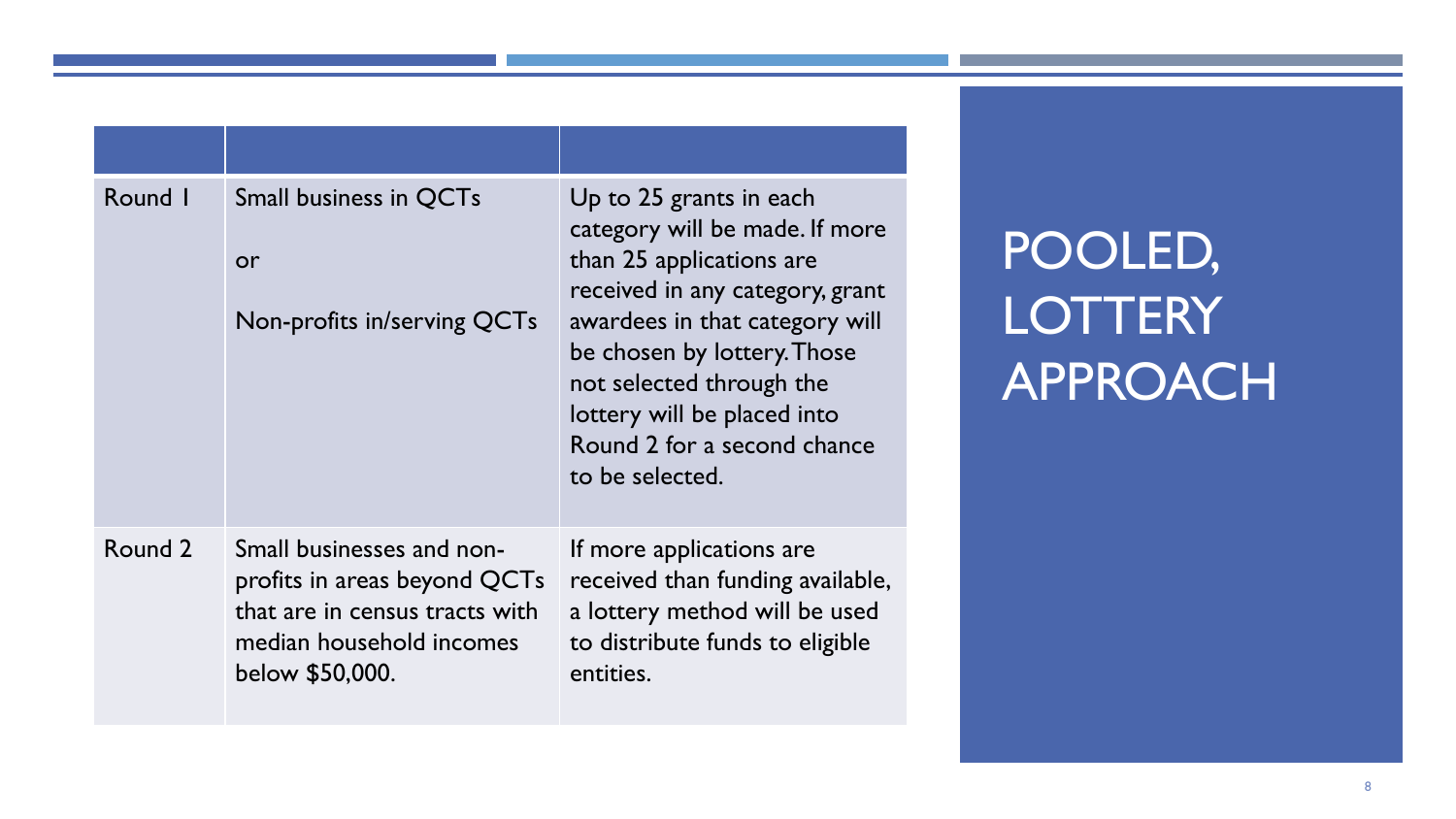#### WHAT CAN WE PUT TOGETHER NOW?



Name of Owner(s)/Executive Director



Physical Address

Mailing Address  $\boxtimes$ 



Contact Person Name, Title, E-mail, Phone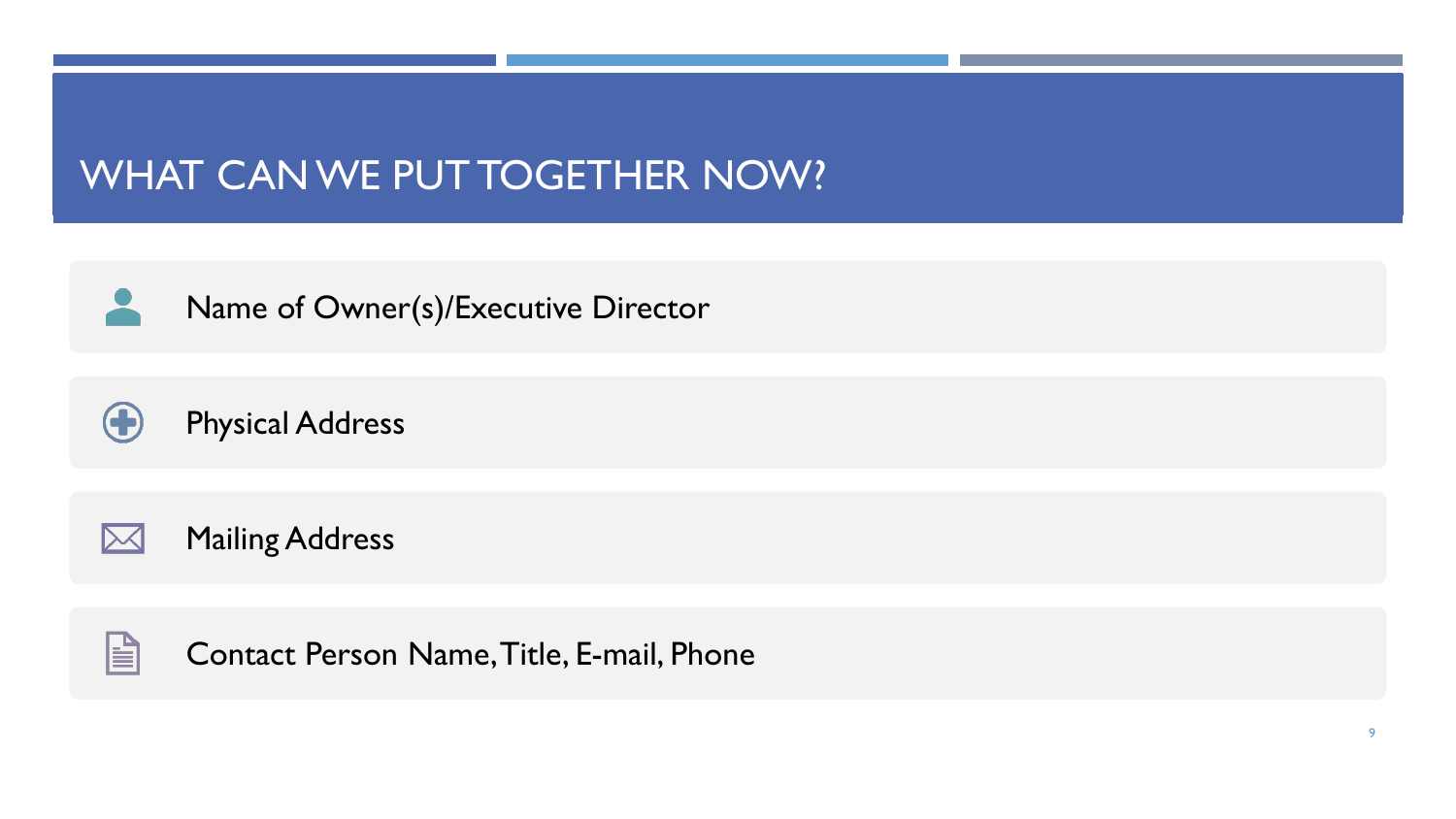#### SMALL BUSINESSES



#### Secretary of State documentation indicating current/active status.



Calculate number of Full-Time Employee Equivalents

Add up total number of hours worked by all employees in a typical pre-COVID-19 week and divide that number by 40. This is your FTEs.

For example, if you have 10 employees that worked an average total of 480 hours in pre-COVID week, you will have 12 FTEs (480/40=12)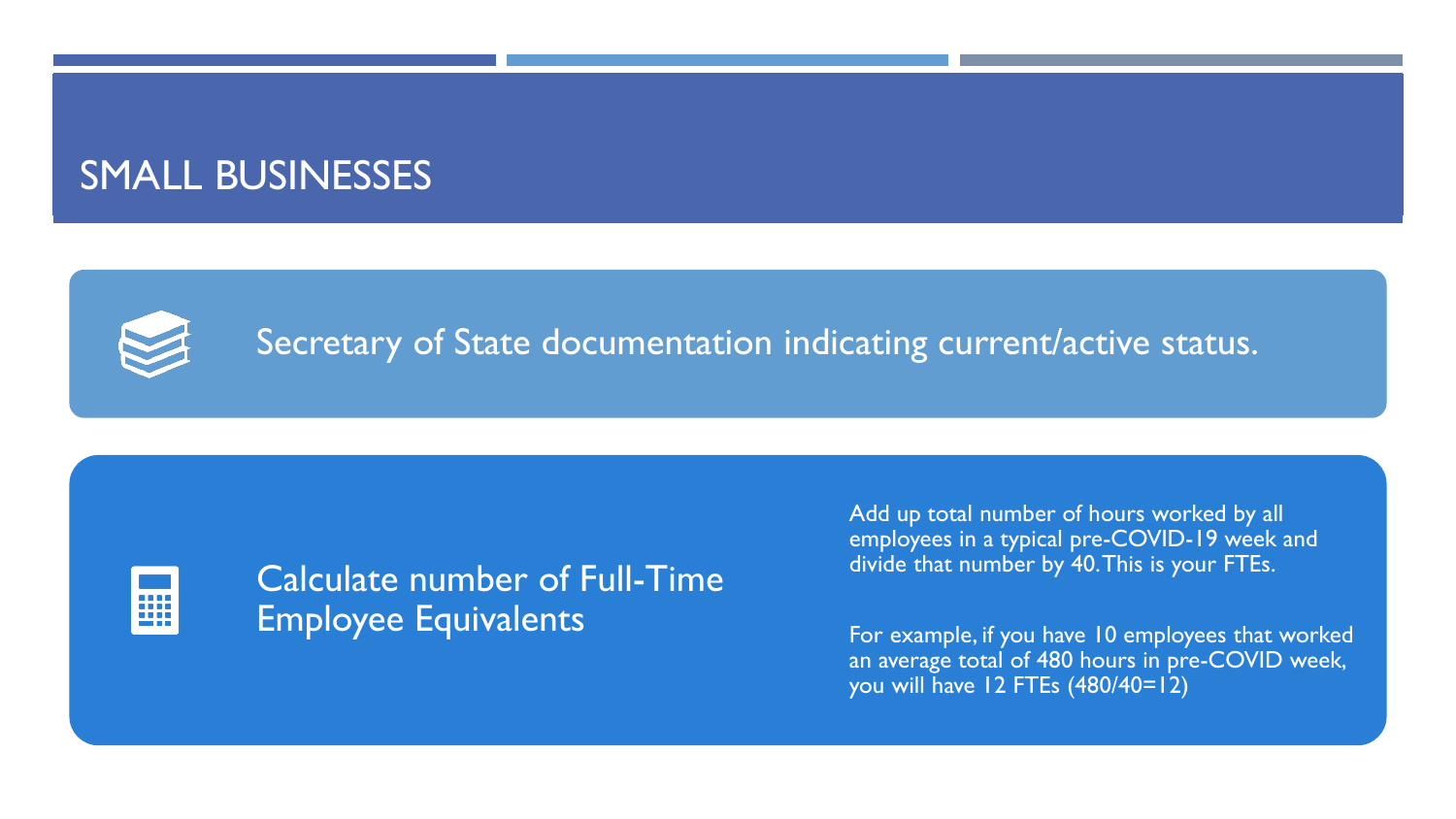#### NON-PROFITS

Total Organizational Budget Amount

501(c)(3) IRS letter or documentation of tax-exempt church.

#### Letter of incorporation

Secretary of State documentation indicating current/active status.

Provide documentation to show your program(s) serve low- to moderate income areas. Examples include client listing of zip codes, maps, etc. Note: Please do not include any names of clients or protected addresses.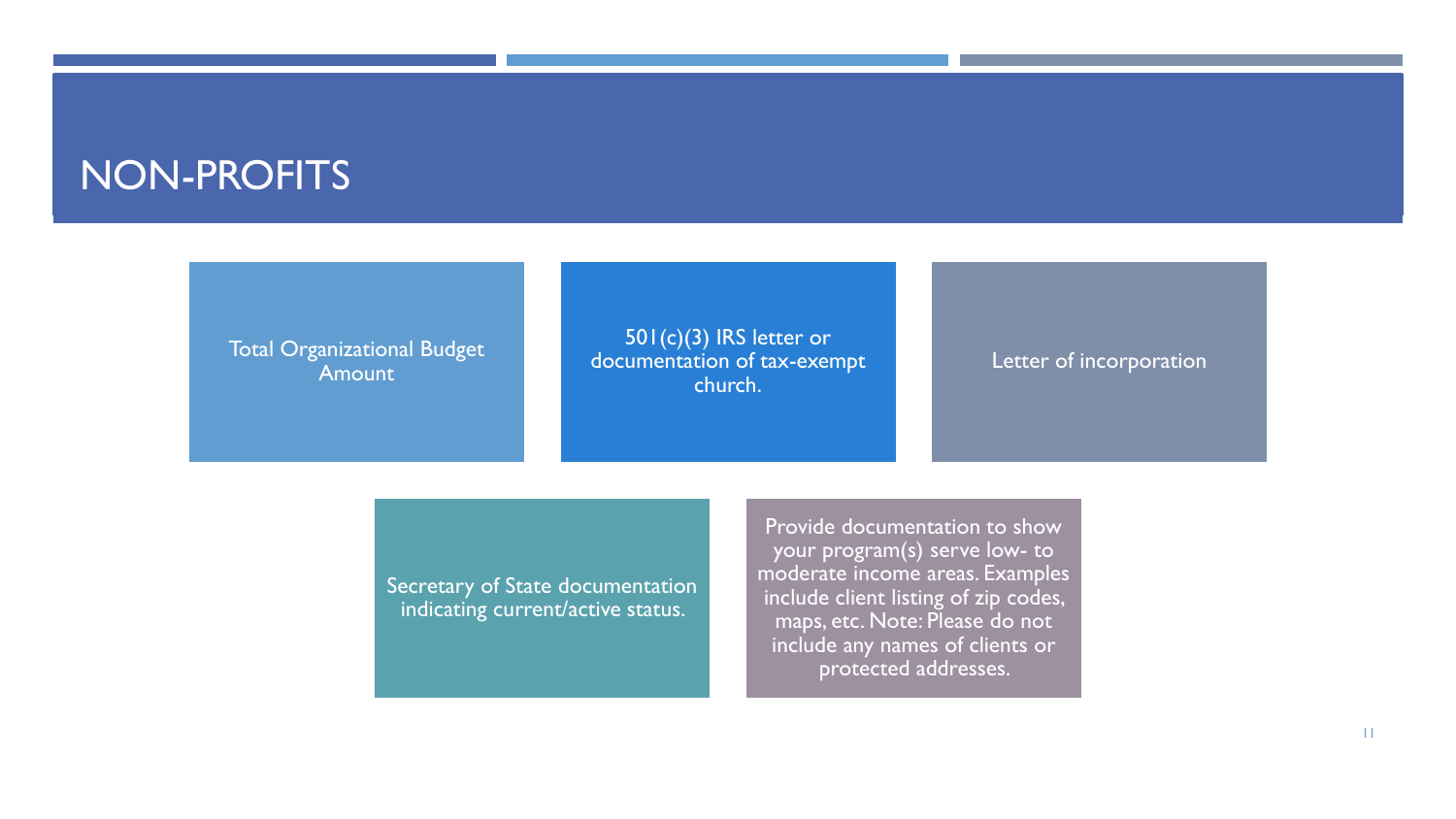Past due statements/costs dated on or before November 22, 2021 will not be accepted.

Late payment notices must include all pages of the notice, total payment amount, and list of all missed months and/or payments

#### RECOVERY GRANT ASSISTANCE – GENERAL INFO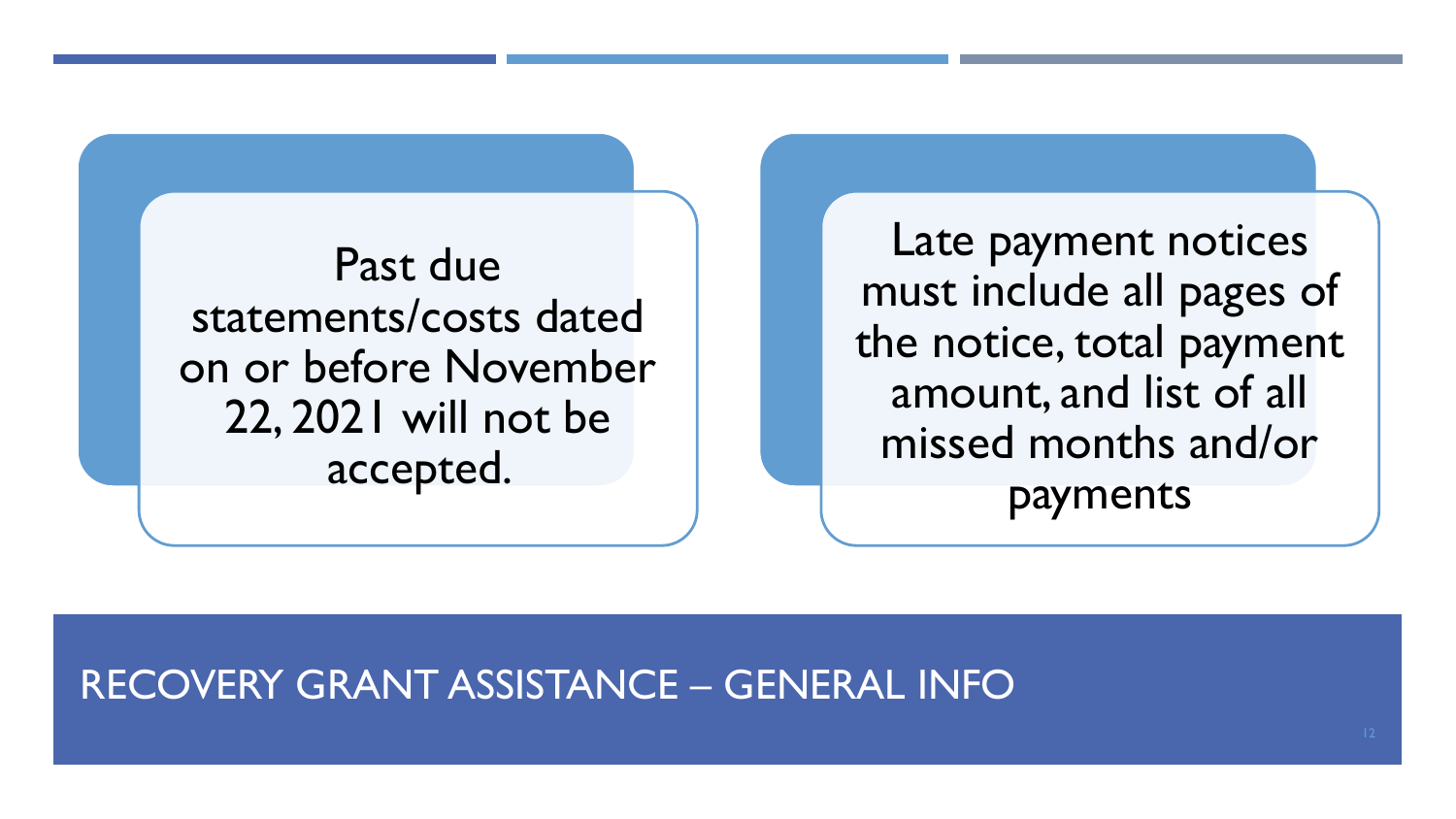#### RENT/LEASE/MORTGAGE **ASSISTANCE**

- **Upload late payment notices for** all missed months
- **Landlord/Entity contact** information
- **If rent, recent statement and** agreement.

| <b>Date</b>                  | Type (Rent, Lease, or Mortgage) | <b>Requested amount</b> |
|------------------------------|---------------------------------|-------------------------|
|                              |                                 |                         |
| <b>March 2020</b>            |                                 |                         |
| <b>April 2020</b>            |                                 |                         |
| <b>May 2020</b>              |                                 |                         |
| <b>June 2020</b>             |                                 |                         |
| <b>July 2020</b>             |                                 |                         |
| August 2020                  |                                 |                         |
| September 2020               |                                 |                         |
| October 2020                 |                                 |                         |
| November 2020                |                                 |                         |
| December 2020                |                                 |                         |
| January 2021                 |                                 |                         |
| February 2021                |                                 |                         |
| March 2021                   |                                 |                         |
| <b>April 2021</b>            |                                 |                         |
| <b>May 2021</b>              |                                 |                         |
| <b>June 2021</b>             |                                 |                         |
| <b>July 2021</b>             |                                 |                         |
| August 2021                  |                                 |                         |
| September 2021               |                                 |                         |
| October 2021                 |                                 |                         |
| November 2021 (before 11/22) |                                 |                         |
|                              |                                 |                         |
| <b>TOTAL</b>                 |                                 |                         |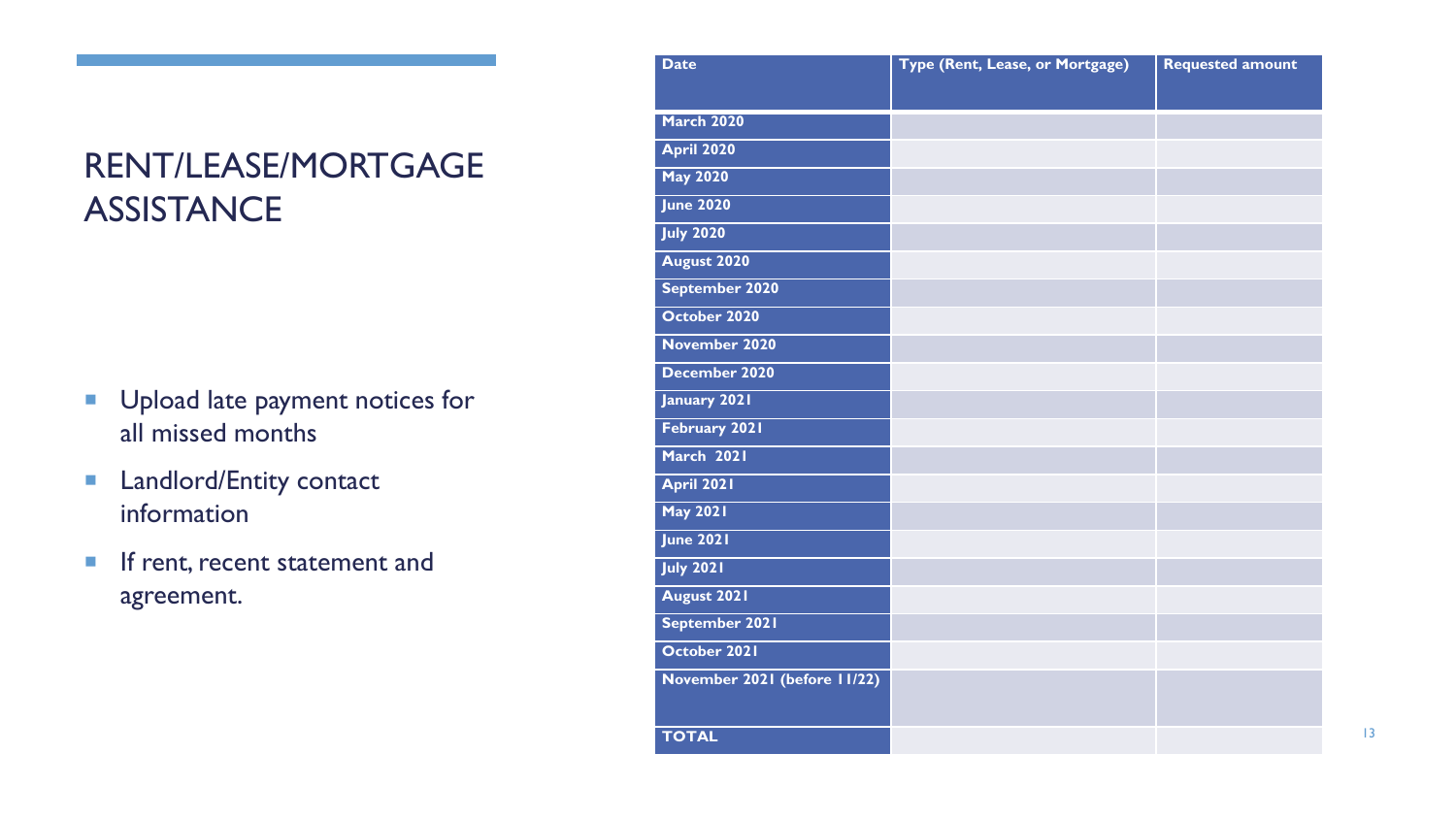#### WATER/SEWER/STORMWATER **ASSISTANCE**

- **Water/Sewer Stormwater** Company Name & Account Number
- **Upload every applicable monthly** invoice

| <b>Date</b>                          | <b>Requested amount</b> |
|--------------------------------------|-------------------------|
| <b>March 2020</b>                    |                         |
| <b>April 2020</b>                    |                         |
| <b>May 2020</b>                      |                         |
| <b>June 2020</b>                     |                         |
| <b>July 2020</b>                     |                         |
| August 2020                          |                         |
| September 2020                       |                         |
| October 2020                         |                         |
| November 2020                        |                         |
| December 2020                        |                         |
| January 2021                         |                         |
| February 2021                        |                         |
| <b>March 2021</b>                    |                         |
| <b>April 2021</b>                    |                         |
| <b>May 2021</b>                      |                         |
| <b>June 2021</b>                     |                         |
| <b>July 2021</b>                     |                         |
| August 2021                          |                         |
| September 2021                       |                         |
| October 2021                         |                         |
| November 2021 (before 11/22)         |                         |
| TOTAL WATER/SEWER/STORMWATER REQUEST |                         |
|                                      |                         |
|                                      |                         |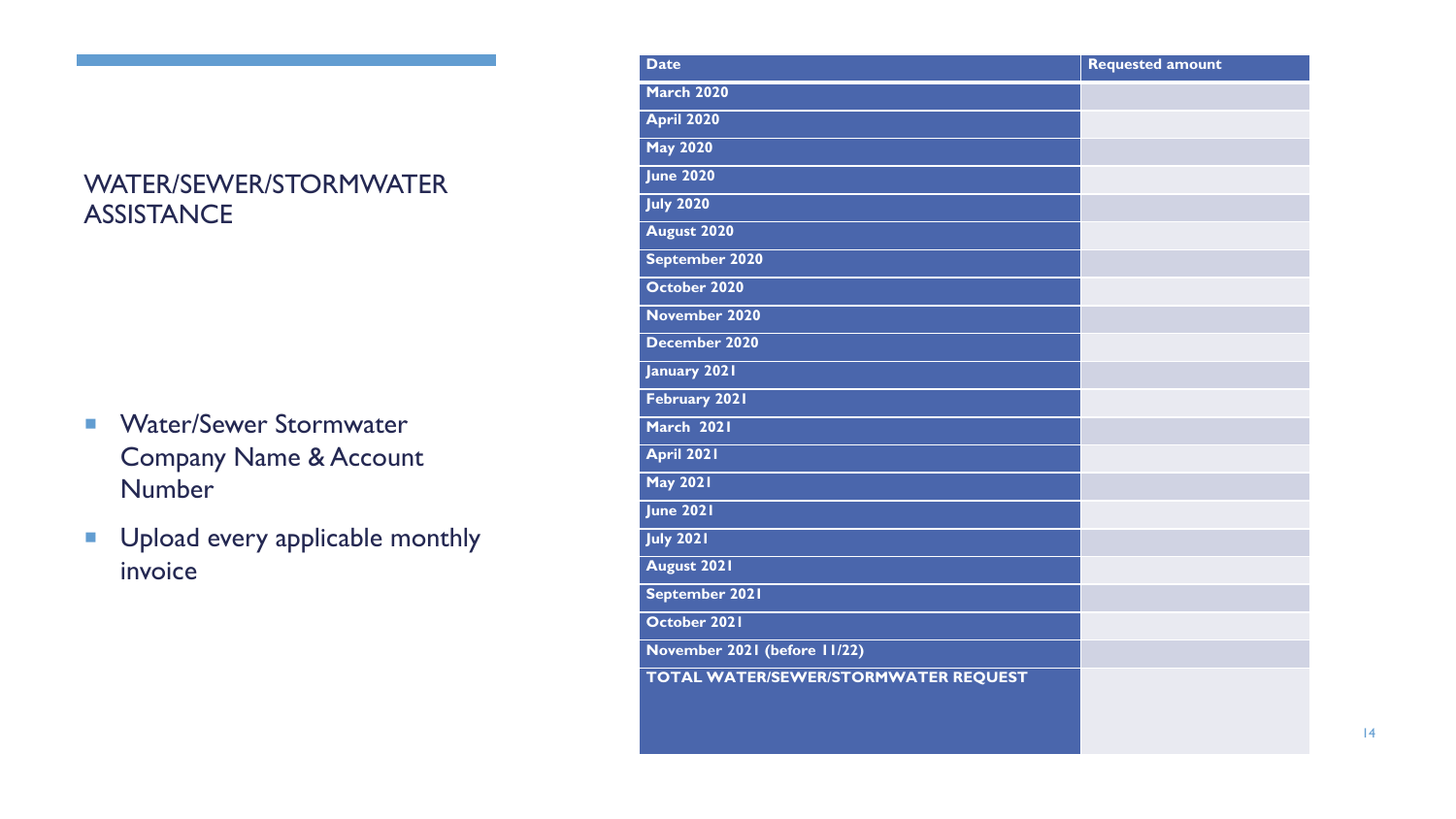### GAS/PROPANE **ASSISTANCE**

- **Upload every applicable Monthly** invoice
- **Location of tank and fuel type**
- **Vender/Company for** gas/propane & account number

| <b>Date</b>                      | <b>Requested amount</b> |
|----------------------------------|-------------------------|
| <b>March 2020</b>                |                         |
| <b>April 2020</b>                |                         |
| <b>May 2020</b>                  |                         |
| <b>June 2020</b>                 |                         |
| <b>July 2020</b>                 |                         |
| August 2020                      |                         |
| September 2020                   |                         |
| October 2020                     |                         |
| November 2020                    |                         |
| December 2020                    |                         |
| <b>January 2021</b>              |                         |
| February 2021                    |                         |
| March 2021                       |                         |
| <b>April 2021</b>                |                         |
| <b>May 2021</b>                  |                         |
| <b>June 2021</b>                 |                         |
| <b>July 2021</b>                 |                         |
| August 2021                      |                         |
| September 2021                   |                         |
| October 2021                     |                         |
| November 2021 (before 11/22)     |                         |
| <b>TOTAL GAS/PROPANE REQUEST</b> |                         |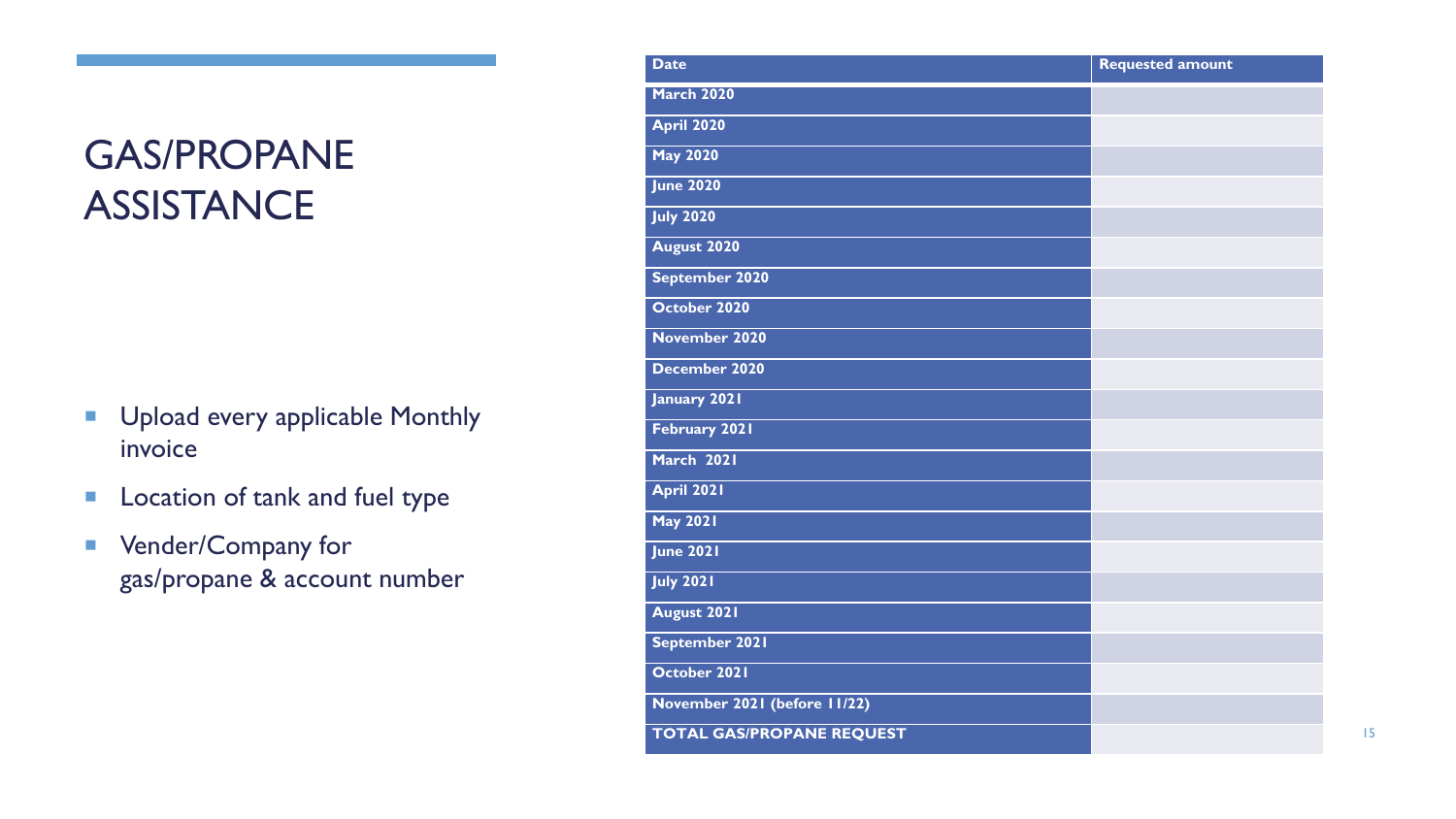### **ELECTRIC ASSISTANCE**

- **Upload every applicable monthly** invoice
- **Electric Company Name &** Account Number

| <b>Date</b>                   | <b>Requested amount</b> |
|-------------------------------|-------------------------|
| <b>March 2020</b>             |                         |
| <b>April 2020</b>             |                         |
| <b>May 2020</b>               |                         |
| <b>June 2020</b>              |                         |
| <b>July 2020</b>              |                         |
| August 2020                   |                         |
| September 2020                |                         |
| October 2020                  |                         |
| November 2020                 |                         |
| December 2020                 |                         |
| January 2021                  |                         |
| February 2021                 |                         |
| March 2021                    |                         |
| <b>April 2021</b>             |                         |
| <b>May 2021</b>               |                         |
| <b>June 2021</b>              |                         |
| <b>July 2021</b>              |                         |
| August 2021                   |                         |
| September 2021                |                         |
| October 2021                  |                         |
| November 2021 (before 11/22)  |                         |
| <b>TOTAL ELECTRIC REQUEST</b> |                         |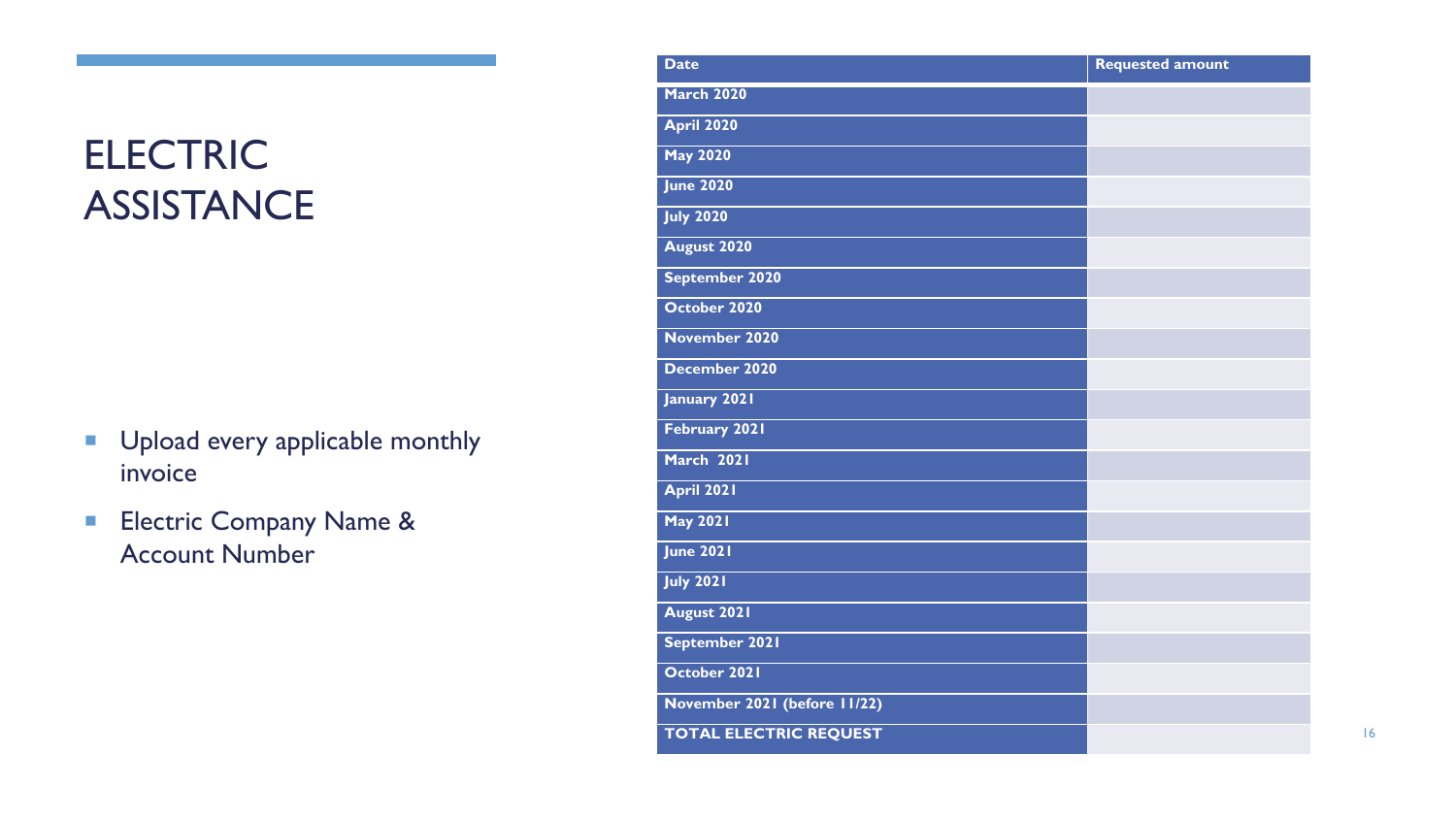### INTERNET **ASSISTANCE**

- $\blacksquare$  Internet assistance must be vital to the business/non-profit operation
- **Upload every applicable Monthly** invoice
- **Internet Service provider &** account number

| <b>Date</b>                           | <b>Requested amount</b> |
|---------------------------------------|-------------------------|
| <b>March 2020</b>                     |                         |
| <b>April 2020</b>                     |                         |
| <b>May 2020</b>                       |                         |
| <b>June 2020</b>                      |                         |
| <b>July 2020</b>                      |                         |
| August 2020                           |                         |
| September 2020                        |                         |
| October 2020                          |                         |
| November 2020                         |                         |
| December 2020                         |                         |
| January 2021                          |                         |
| February 2021                         |                         |
| March 2021                            |                         |
| <b>April 2021</b>                     |                         |
| <b>May 2021</b>                       |                         |
| <b>June 2021</b>                      |                         |
| <b>July 2021</b>                      |                         |
| August 2021                           |                         |
| September 2021                        |                         |
| October 2021                          |                         |
| November 2021 (before 11/22)          |                         |
| <b>TOTAL INTERNET SERVICE REQUEST</b> |                         |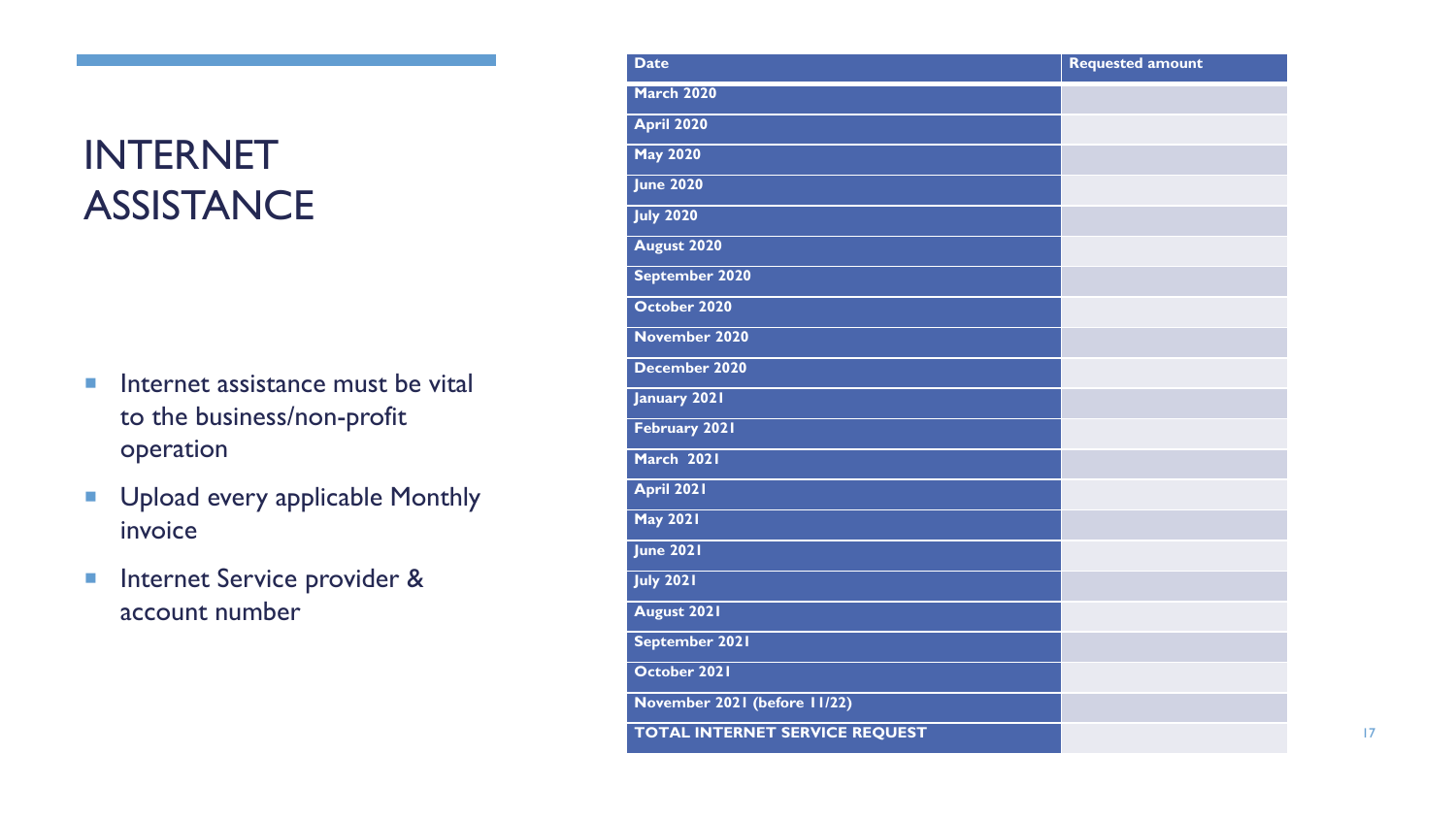ALL ENTITIES – ADDITIONAL VERIFICATION/ MATERIALS

- Describe the type of business/non-profit operating
- **Date of opening**
- Be in good standing with the City of Winston-Salem
- Have no outstanding judgement, tax liens, or pending lawsuits against entity.
- Not be delinquent on Federal taxes, direct, or guaranteed Federal loans, Contracts or grants.
- Not be suspended or debarred from cntract with Federal government, receiving loans or grants.
- **Describe in 500 characters or less what the grants funds** Will be used for and how it Will help sustain your business/non-profit.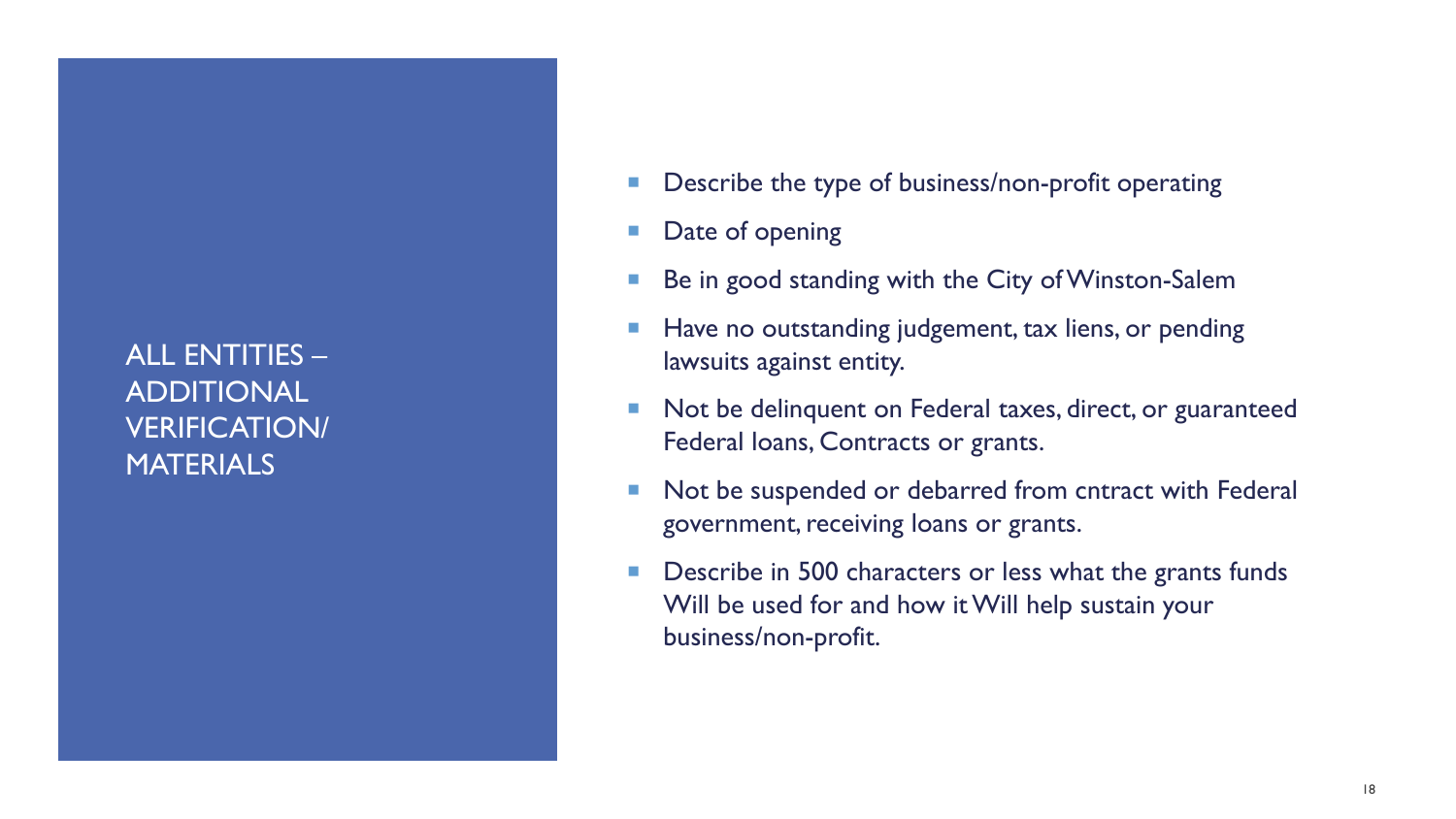### DEPARTMENT OF HOUSING & URBAN DEVELOPMENT **QUALIFIED** CENSUS TRACTS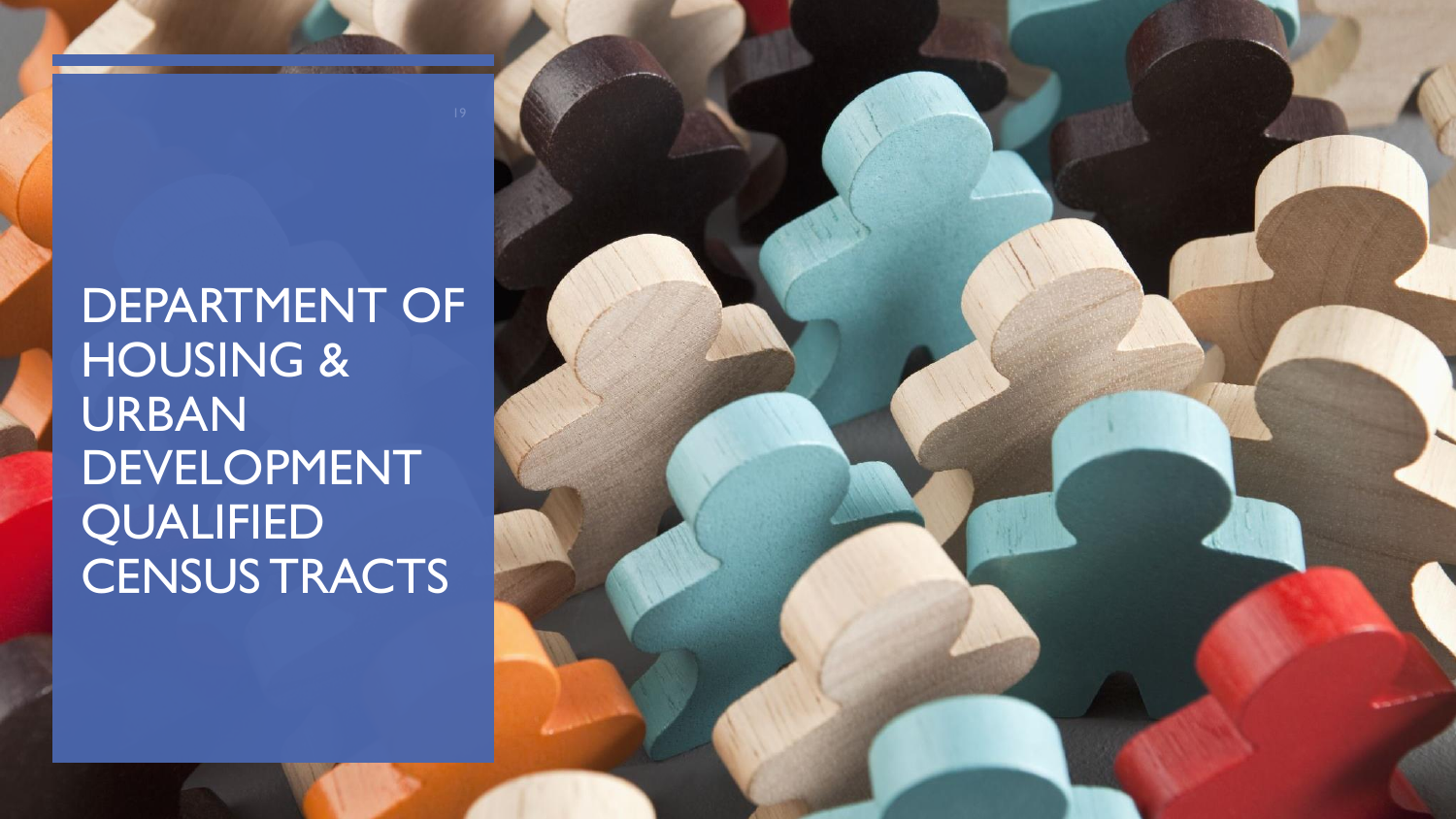#### NEXT STEPS

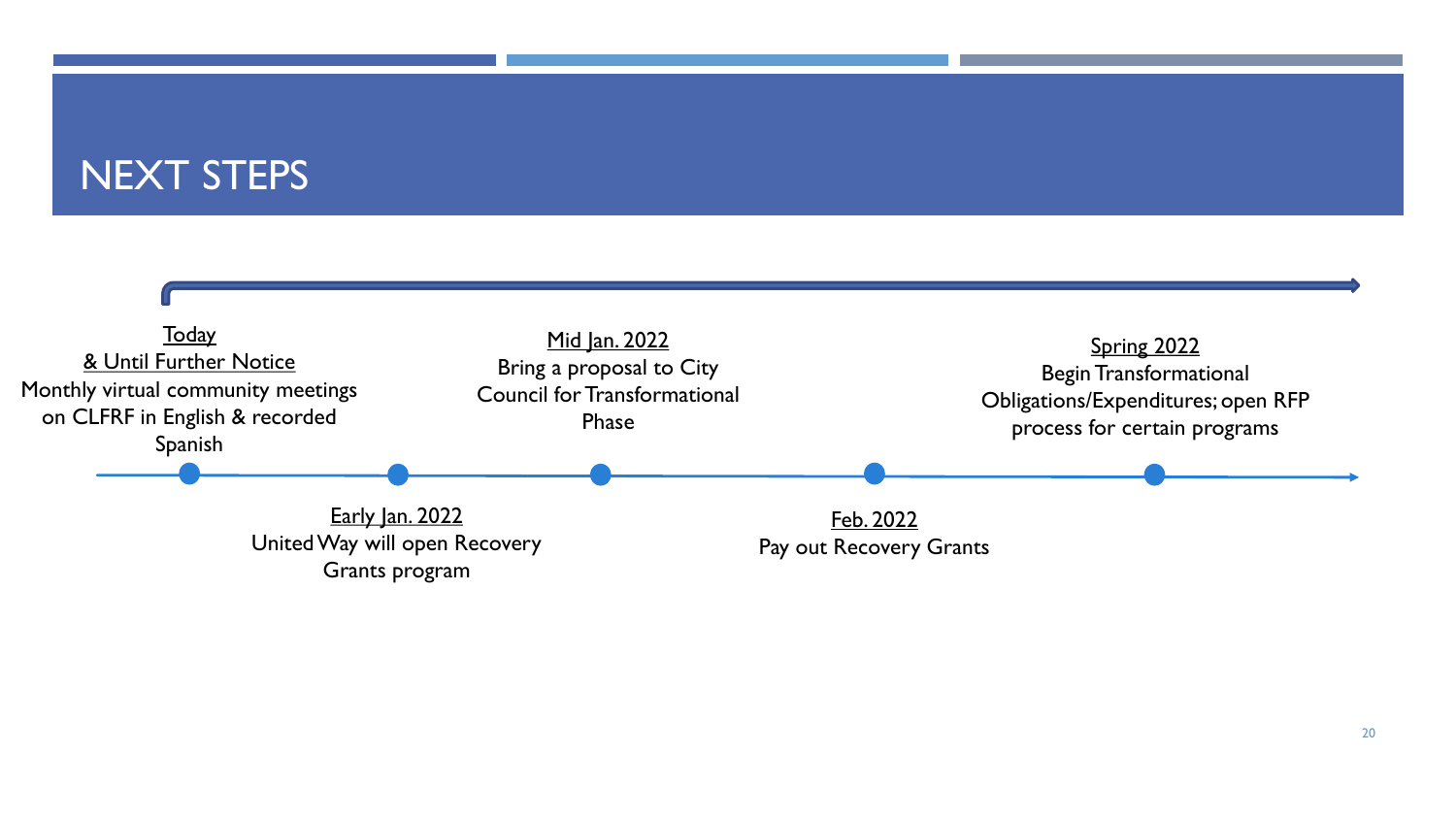# **CITYOFWS.ORG/CLFRF**

Tiffany Oliva

American Rescue Plan Act (ARPA) Coordinator